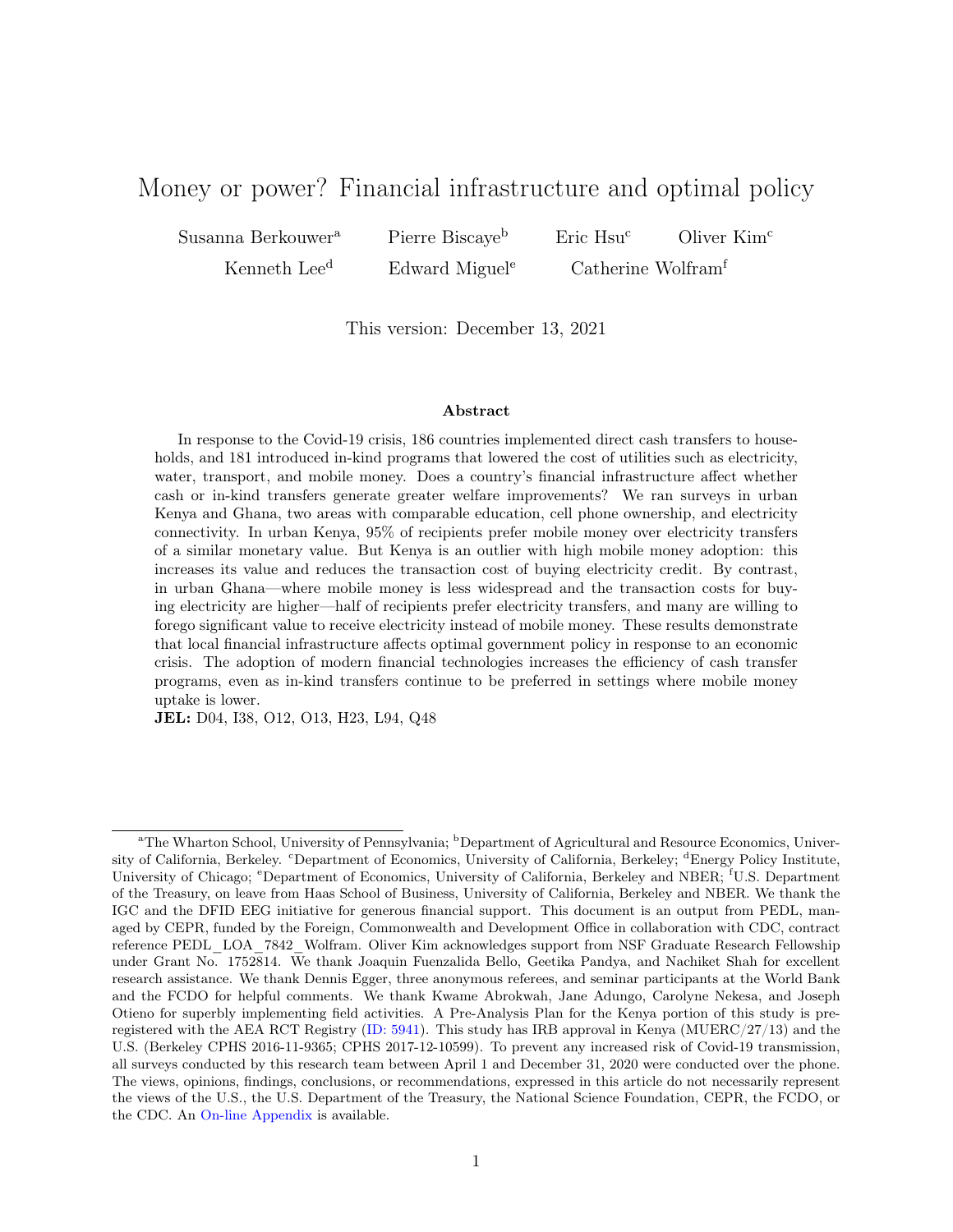### 1 Introduction

Many countries expanded social programs in response to the Covid-19 pandemic: 186 introduced or expanded cash transfer programs and 181 introduced programs lowering or postponing payments for utilities such as electricity, water, transport, and mobile money transactions (Gentilini et al. [2021a\)](#page-15-0). Cash transfers are theoretically utility-maximizing, and evidence shows they lessened the economic damage of the pandemic and subsequent lockdowns (Egger et al. [2021;](#page-15-1) Banerjee et al. [2020\)](#page-15-2). But in-kind transfers may be preferable if they circumvent savings constraints or reduce transaction costs, especially when transfers are inframarginal (Southworth [1945;](#page-16-0) Bruce and Waldman [1991;](#page-15-3) Currie and Gahvari [2008;](#page-15-4) Cunha [2014;](#page-15-5) Gadenne et al. [2021;](#page-15-6) Hirvonen and Hoddinott [2021\)](#page-16-1). This paper asks: how does financial infrastructure affect the optimal distribution of government aid?

To compare demand for mobile money transfers (equivalent to cash where mobile money is accepted) and pre-paid electricity credit, we elicited preferences of 4,100 adults in Ghana and Kenya. We find a large and significant gap in preferences between these two settings. In urban Kenya, 95% of respondents in an incentivized experiment prefer cash, and many are willing to forego significant value to receive mobile money rather than an electricity transfer. In Accra, the capital of Ghana, just 50% prefer mobile money over pre-paid electricity of the same value in a hypothetical scenario, and many would forego significant value to receive electricity. This gap in preferences persists when control for whether survey responses are incentivized and for household baseline electricity consumption.

We argue that the leading explanation for differences in preferences is the vast difference in mobile money infrastructure between Kenya and Ghana. In Kenya, 97% of households have at least one mobile money account, 75% of adults regularly use mobile money, and mobile money is almost universally accepted for commercial transactions (Suri et al. [2021\)](#page-16-2). In contrast, mobile money penetration and usage in Ghana are less than half of what they are in Kenya: only 39% of adults in Ghana have a mobile money account (Bank of Ghana [2019\)](#page-15-7). Cash transfers disbursed as mobile money can thus be used more flexibly in Kenya than in Ghana, increasing demand. Moreover, the 2009 integration of the payment system of Kenya Power (Kenya's national electric utility) with Kenya's mobile money infrastructure also significantly lowered the transaction costs of buying electricity (Safaricom [2019\)](#page-16-3). In Ghana most consumers must physically visit a vendor to purchase electricity credit. The time and effort required to buy electricity increases demand for electricity transfers, as these allow recipients to circumvent these costs.

Outside of this difference in mobile money penetration, urban Kenya and Ghana appear highly comparable along many important dimensions. The World Bank [\(2019\)](#page-16-4) estimates that 94% and 91% of urban residents in Ghana and Kenya have access to electricity; 98% and 99% progress to secondary school; and there are 1.3 and 1.0 mobile cellular subscriptions per capita, respectively. Furthermore, 92% and 94% of households in urban Ghana and Kenya own a mobile phone; 73% and 74% own a radio; 17% and 16% own a bicycle; and 7% and 6% own a motorcycle (DHS Kenya [2015,](#page-16-5) DHS Ghana [2015\)](#page-16-6).

We rule out other contextual differences that might have caused these results. First, respondents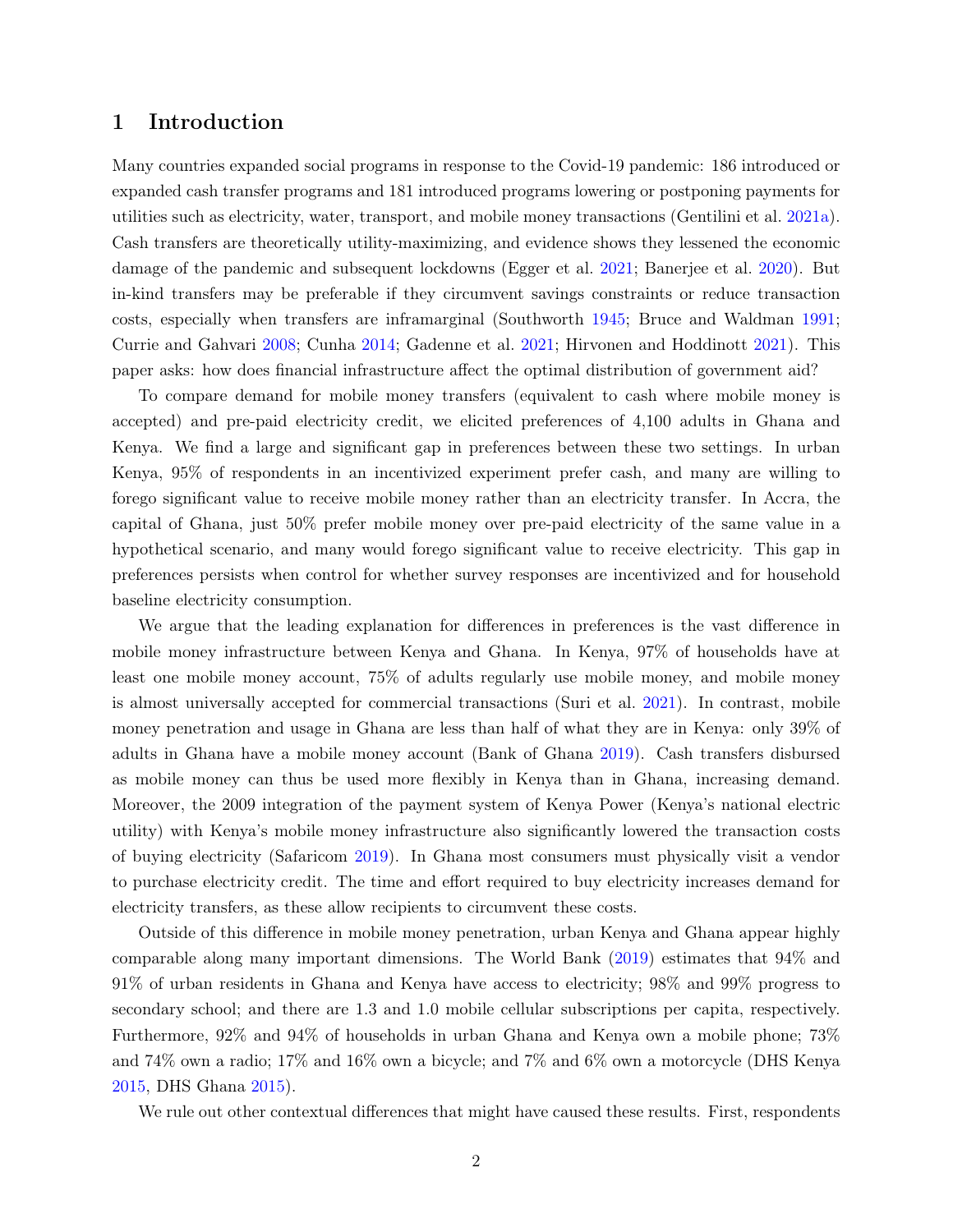in Accra, Ghana report five times greater monthly electricity spending than urban Kenyan respondents. However, the gap in preferences across contexts exists even among respondents with similar electricity consumption, and there is no correlation between electricity spending and preference for electricity over mobile money. Second, electricity tariffs are actually lower in Ghana than in Kenya, and the electricity transfers are calibrated to the cash transfer amount, so it is unlikely that this would drive preference for electricity in Ghana. Third, since Ghana's government implemented a pandemic electricity relief program, one might expect Ghanaian respondents to have trusted the implementation of a hypothetical electricity transfer more than a mobile money transfer. However, few Ghanaian respondents gave lack of trust as a reason for their choice, and receiving a government transfer does not appear to be a significant factor in respondents' preference for electricity versus mobile money.

The observed gap in preferences cannot be explained by differences in survey designs. In Ghana, the preference elicitation for all respondents was hypothetical, while in Kenya part of the sample were randomly offered an incentivized choice. While incentivizing the choice does increase the preference for cash by about 18 percentage points across respondents in Kenya, the gap in preferences between urban Kenya and Ghana persists even when controlling for this difference in survey design.

The large disparity in mobile money infrastructure between Ghana and Kenya is thus the most likely explanation for the gap in preferences. Consequently, financial infrastructure should be strongly considered in public economics debates on the optimal form of government aid, such as the choice between cash versus in-kind transfers. The GSM Association [\(2021\)](#page-16-7) reports that, during the Covid-19 pandemic, "many governments and NGOs turned to mobile money providers to distribute income support and emergency payments rapidly and efficiently." The same report also recognizes the potential expediency of subsidizing electricity costs: "as of 2020, digital utility payments were available in 75 per cent of all countries worldwide, and as such utility payments can function as an additional bridge to increased financial inclusion." The rapid spread of mobile money and the digitization of utility infrastructure can help governments disburse transfers more quickly, cheaply, and securely. However, this expediency has not yet translated to changes in policy recommendations. In a recent World Bank report, Gentilini et al. [\(2021b\)](#page-16-8) provide a detailed analysis of cash transfers in urban Africa, but they omit the role electric utilities can play in improving expediency and reach. The relative benefits of cash and electricity transfers will also depend on policy objectives: if the key goal is expediency, for example, then electricity transfers might be preferred in contexts where governments do not have existing mobile money relationships with citizens.

Finally, we leverage the randomized transfers in Kenya to study the impacts of mobile money and electricity transfers. We find that pre-paid electricity transfers increase electricity consumption while cash transfers do not. We find no impacts of electricity transfers on other socioeconomic outcomes, consistent with other work which finds limited social and economic impacts of rural electrification (Lee et al. [2020;](#page-16-9) Burlig and Preonas [2016\)](#page-15-8), though it is worth emphasizing that transfer sizes are small here. Using non-experimental methods to evaluate the impact of electricity transfers on outcomes in Ghana suggests similar results.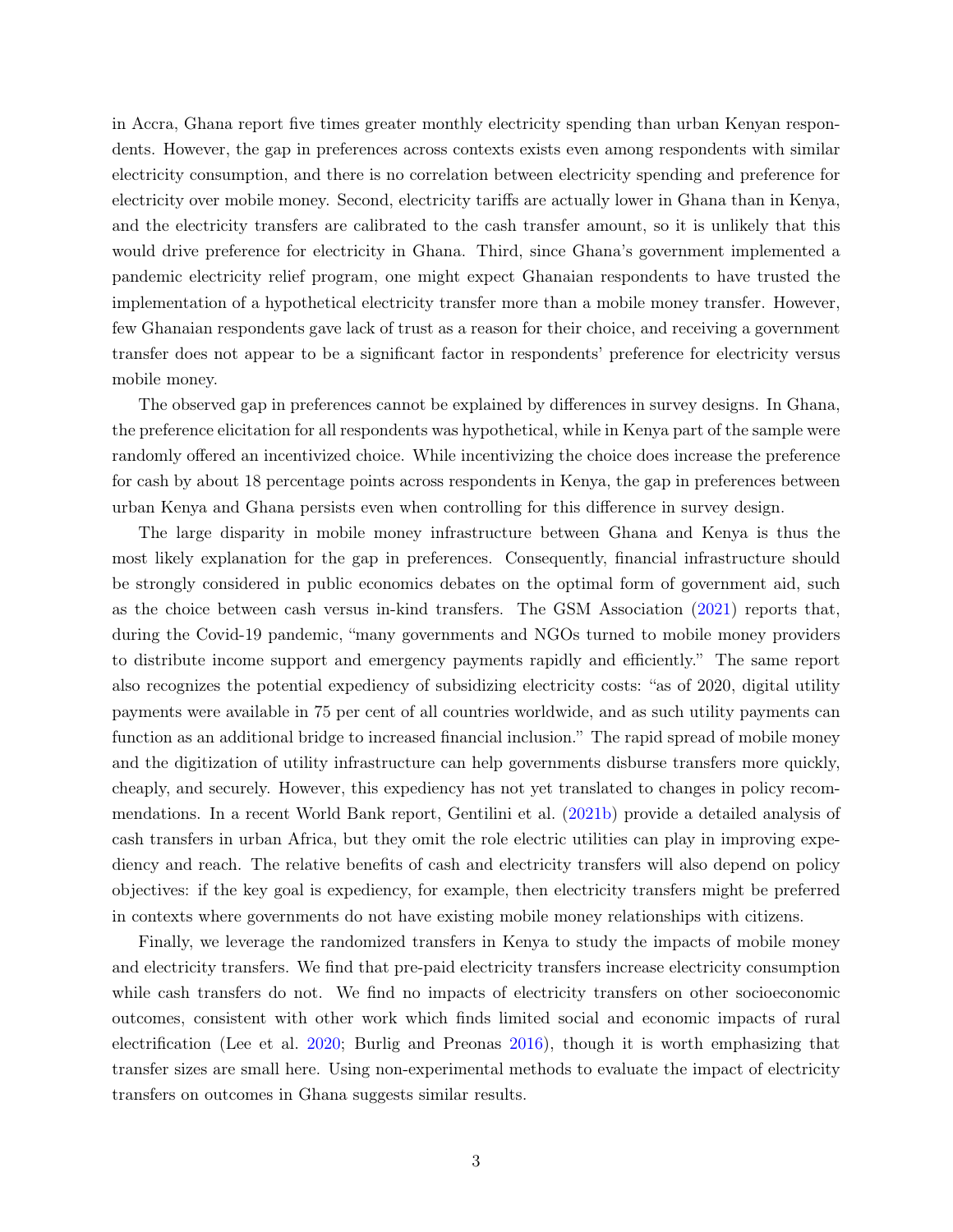### 2 Background

#### 2.1 Financial infrastructure in Africa

In 2007, the Kenyan firm Safaricom launched one of the first mobile money products in the world: M-PESA. Today, 97% of Kenyan households have at least one M-PESA account, 75% of adults in Kenya use mobile money at least somewhat regularly, and 68% of households live within 1 km of an M-PESA agent (Suri et al. [2021\)](#page-16-2). However, adoption is not as widespread elsewhere in Africa. In Ghana, only 39% of adults use mobile money (World Bank [2019\)](#page-16-10). The usage gap is even starker: in the past 90 days only 32% of Ghanaian mobile money accounts had transacted, whereas in Kenya more than 85% of mobile money account owners had used their accounts (Bank of Ghana [2019,](#page-15-7) Central Bank of Kenya [2019\)](#page-15-9).

As mobile money integrates with a country's economy, its value can increase significantly. In 2009, Safaricom partnered with Kenya Power to let utility customers pay their electricity bills using mobile money. In 2010, they launched Nunua na MPESA ('Buy-with-MPESA'), enabling mobile money transactions at supermarkets (Safaricom [2019\)](#page-16-3). The 2013 launch of Lipa-na-MPESA ('Pay-with-MPESA') furthermore facilitated the nationwide use of mobile money for commercial transactions in Kenya.

In Ghana, these integrations have been slower to take place. 93% of respondents had to travel to an ECG office or official electricity vendor to purchase credit—only 7% have a 'smart' pre-paid meter that allows mobile top-up. Receiving electricity credit thus helps avoid the time and cost of travelling to an electricity vendor to purchase credit. Among adults who pay utility bills, 82% in Kenya had used mobile money to do so while only 23% in Ghana had (World Bank [2018\)](#page-15-10).

#### 2.2 Covid-19 policy responses

Kenya and Ghana both confirmed their first Covid-19 positive patient on March 12, 2020. Three days later, Kenya's President Uhuru Kenyatta and Ghana's President Nana Addo Dankwa Akufo-Addo both announced a broad set of physical distancing measures which eventually included bans on social gatherings in crowded places, closures of schools, universities, and congregations in places of worship, and significant travel restrictions both domestically and internationally. The economic impacts of the Covid-19 public health crisis and its accompanying policies were substantial. Egger et al.  $(2021)$  find that "50% to 80% of sample populations in [Ghana and Kenya] report income losses during the COVID-19 period." Firm profits and revenues in Kenya fell by 51 and 44% respectively.

Most governments worldwide introduced or expanded cash transfer programs to help alleviate Covid-19 related economic downturns. In many African countries mobile money was an important tool for providing cash transfers, particularly for populations excluded from formal financial institutions. At the same time, many countries implemented in-kind transfer programs. These can be attractive to governments lacking infrastructure to distribute cash broadly.

The Government of Kenya in March 2020 expanded its existing social safety net, Inua Jamii, which provides mobile money transfers to society's most vulnerable populations—including the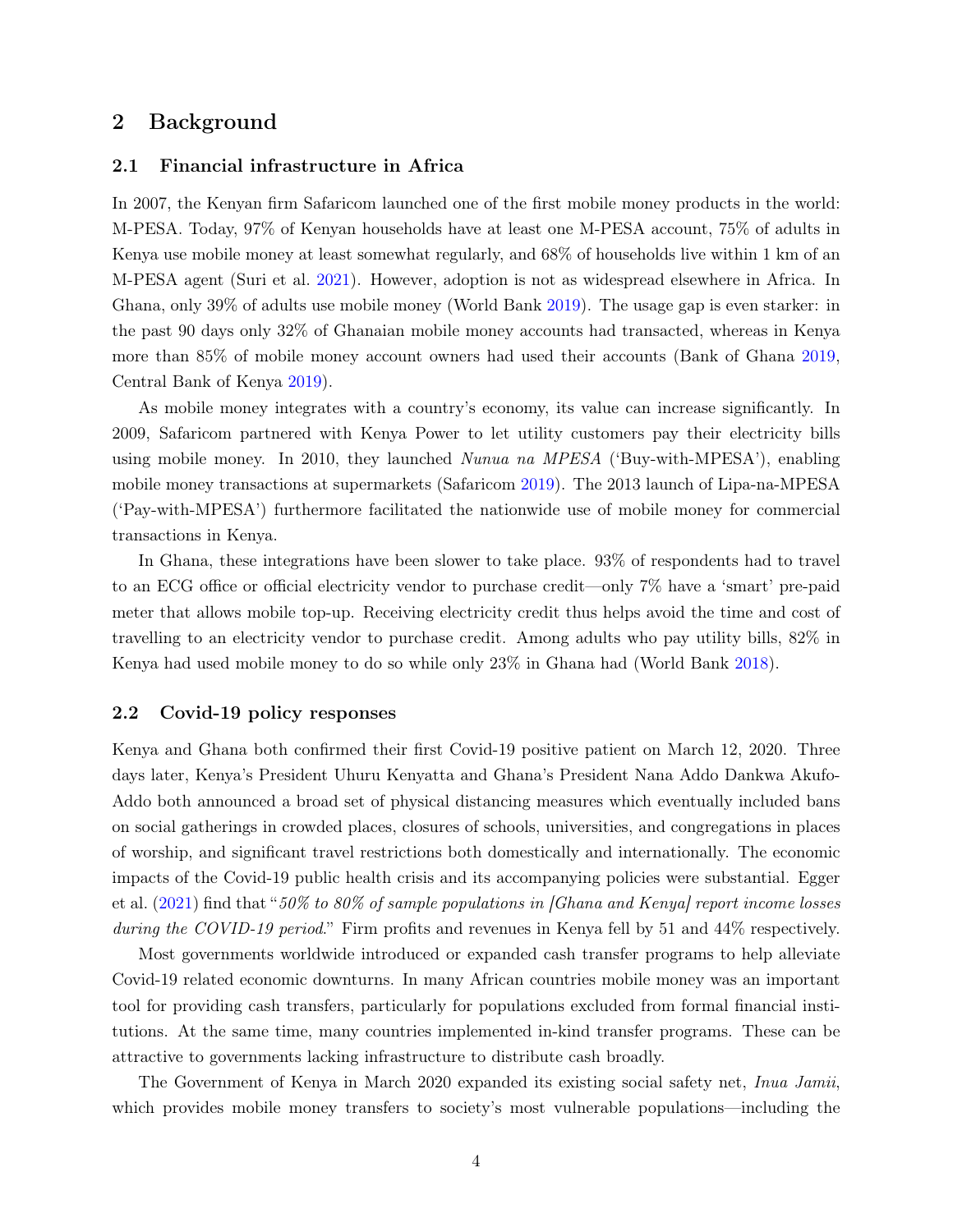elderly, orphaned children, survivors of sexual violence, people with disabilities, and pregnant mothers—and launched urban public works employment schemes (Gentilini et al. [2021a\)](#page-15-0).

The government of Ghana launched an electricity relief program in May 2020, citing the importance of reliable electricity during economic downturns. All households with an electricity connection were eligible to receive a monthly transfer, with amounts pinned to March 2020 consumption (ECG [2020\)](#page-15-11). Customers who consumed less than Ghana's 'lifeline' amount of 50 kWh in March were eligible to receive 50 kWh in electricity credit—worth USD 3.50—each month. All other customers would receive 50% of their March consumption. In theory, all electricity customers were eligible for transfers from May to July 2020, and eligibility for lifeline customers—around 10% of our sample—continued until March 2021. In practice not all households received transfers, and there was significant heterogeneity in the timing and consistency of monthly transfer receipt. Berkouwer et al. [\(2021\)](#page-15-12) find significant regressivity in both the design and the implementation of Ghana's electricity program, and find that the program increased government support among recipients. The government of Ghana also implemented limited food and water relief programs, and provided an additional round of cash transfers to existing recipients of the Livelihood Empowerment Against Poverty (LEAP) Program, which targets around 5% of Ghana's poorest households with similar vulnerability criteria as Kenya's Inua Jamii (Dadzie and Raju [2020\)](#page-15-13).

Other than the programs described above, government pandemic aid was limited. In both Kenya and Ghana, fewer than 10% of respondents reported receiving any cash, food, or other aid from the government or an NGO in the past 1-2 weeks.

## 3 Study Design

Between May and November 2020, the research team surveyed 4,122 respondents by phone, between one and three times each.

In Kenya, 1,092 respondents were asked about their willingness to pay for hypothetical electricity versus mobile money transfers.<sup>[1](#page-4-0)</sup> 2,053 were enrolled in a randomized field experiment and randomly assigned to one of four groups: a control group, a group that received pre-paid electricity tokens, and two groups that were given an incentivized choice between mobile money or electricity transfers at different rates.

In Ghana, all 911 respondents were eligible for electricity transfers through the government's Covid-19 relief program for at least 3 months in 2020. Based on March 2020 consumption, the median respondent was eligible to receive USD 10 per month, equivalent to 95 kWh using local electricity tariffs. March consumption, on which transfers were based, averaged USD 15 in our sample. More than two-thirds of respondents received at least one electricity transfer in the first three months of the program. All respondents completed a stated preference survey on electricity versus mobile money transfers.

<span id="page-4-0"></span><sup>&</sup>lt;sup>1</sup>Not all respondents in the non-incentivized arm were asked for their WTP.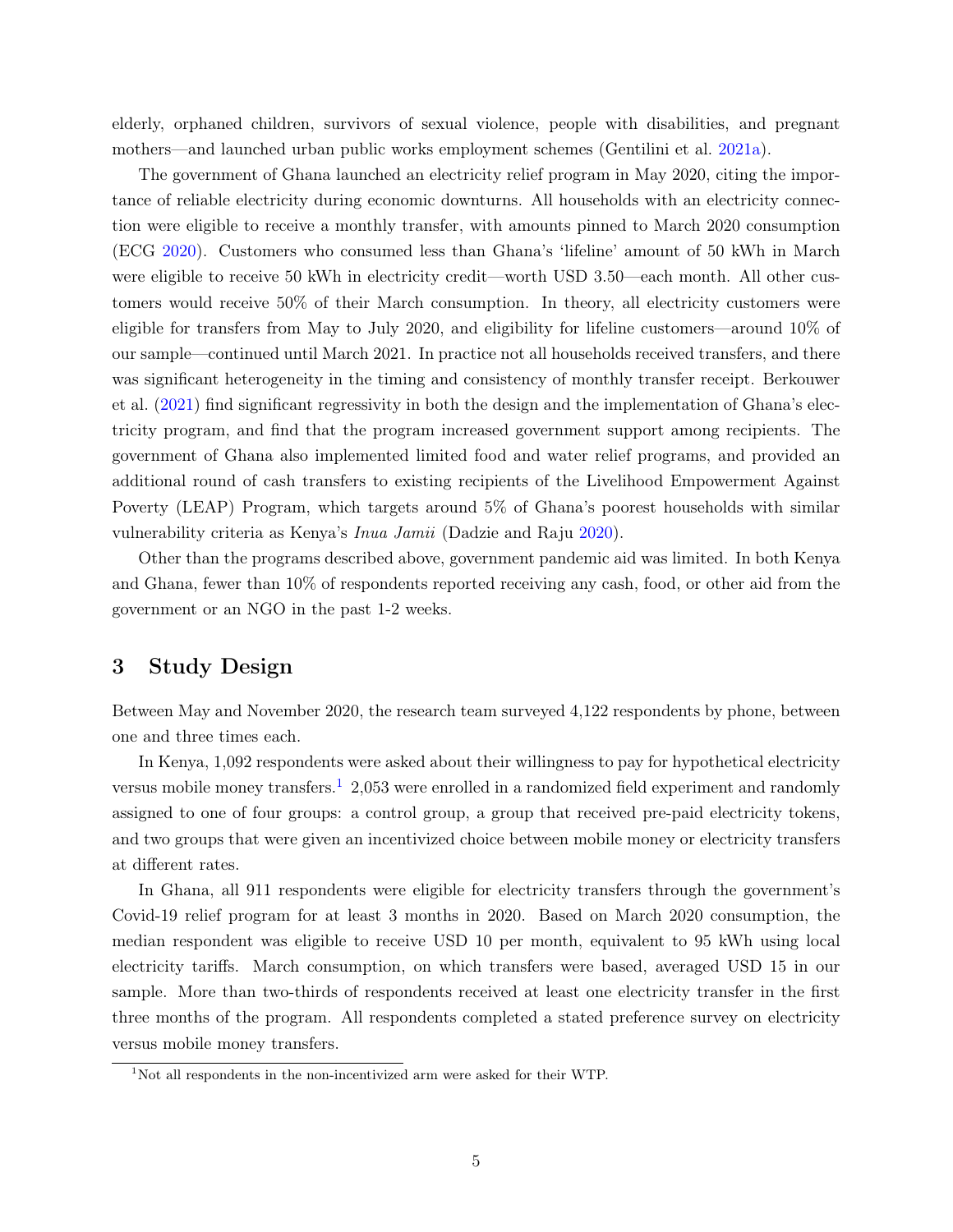<span id="page-5-0"></span>

Timeline displaying the various study components implemented in 2020. R1, R2, R3 refer to survey rounds 1, 2, and 3. Orange boxes represent phases of government electricity transfers in Ghana. Vertical red lines represent experimental cash or electricity transfers in Kenya.

#### 3.1 Sample

The 911 respondents located in urban Ghana had been enrolled in 2018 and 2019 as part of Klugman et al. [\(2019\)](#page-16-11) and are distributed across western Accra. The 983 respondents located in urban Kenya were recruited through a mobile survey firm and are located in Nairobi (39%), Eldoret (11%), Mombasa (9%), and other urban areas. Finally, the 2,228 respondents located in rural Kenya were located in Western Kenya, Nyanza, and Rift Valley and had previously participated in Lee et al. [\(2020\)](#page-16-9) or Wolfram et al. [\(2021\)](#page-16-12). Across all samples, 80% of respondents had a pre-paid meter, meaning that they may only consume electricity paid for in advance by purchasing electricity credit. In Ghana, most pre-paid customers must purchase credit from a local utility office or shop. In Kenya most can purchase credit remotely using mobile money.

[Table A1](#page--1-0) and [Table A2](#page--1-1) present summary statistics for the Ghana and Kenya samples respectively and compare these with the broader population in the study areas. The samples are broadly similar to other households based on observable characteristics from nationally-representative surveys.

[Figure 1](#page-5-0) displays the timeline of study activities. All respondents completed between one and three phone surveys—baseline, midline, and endline—between May and November 2020.

#### 3.2 Electricity transfer WTP elicitation

In Ghana, we used contingent valuation to elicit WTP for electricity credit in the context of the government's pandemic electricity relief program. Respondents were presented with a sequence of hypothetical dichotomous choices to elicit WTP for a GHS 50 (USD 8.60) electricity transfer in each survey round, which is between the median and mean monthly government pandemic relief transfer expected in our sample, and represents 15 days of average electricity spending. Respondents were first asked to choose between a GHS 50 electricity transfer and a cash transfer of the same amount; the cash amount of each subsequent choice depended on the previous response. WTP is the highest cash transfer amount the respondent rejected in favor of the electricity transfer (up to a maximum of GHS 100 and a minimum of GHS 15). This approach is commonly used to elicit WTP for goods or services (Alberini and Cooper [2000\)](#page-15-14), including for electricity in different African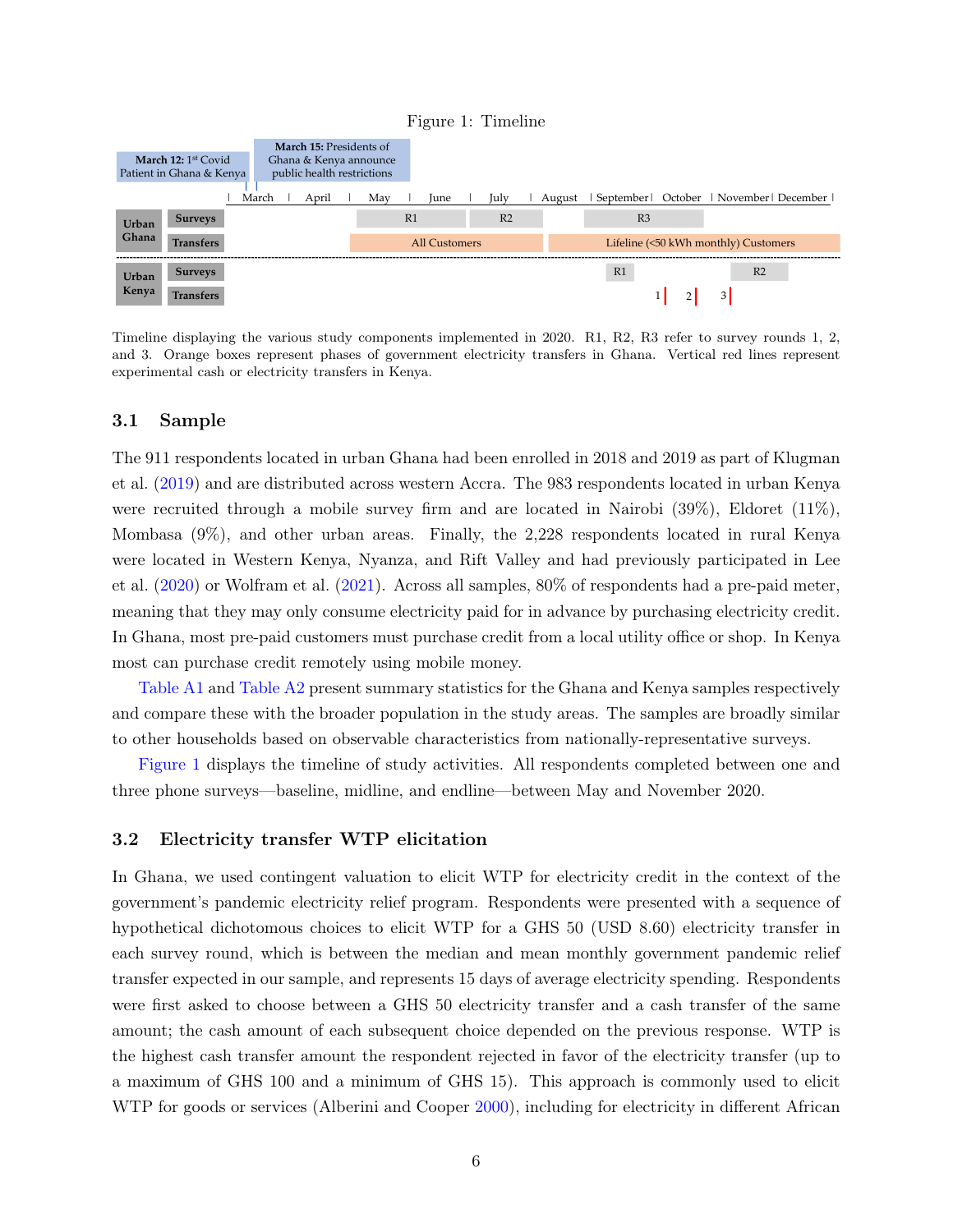countries (Abdullah and Jeanty [2011;](#page-15-15) Deutschmann et al. [2021;](#page-15-16) Sievert and Steinbuks [2020\)](#page-16-13).

Kenya did not have an analogous government electricity transfer program. Instead, we asked 1,092 respondents their WTP for hypothetical transfers. The structure of the non-incentivized decisions mirrors that of Ghana, with a reference electricity transfer of USD 5. In addition, we leverage choices made as part of a randomized controlled trial that involved 2,053 respondents. Those in the treatment groups received three monthly transfers in between the baseline and endline surveys. One-sixth—349 respondents—were given a choice between transfers of USD 5 in electricity tokens or USD 5 in mobile money ( $T2A'$ ): we can thus compare their responses with the nonincentivized samples. Among the urban sample, USD 5 represents 50 days of average electricity spending. The remaining treatment assignments are shown below.<sup>[2](#page-6-0)</sup> [Figure A1](#page--1-0) displays the sample size for each treatment.

[C] Control group (33.3%) Participants are surveyed but did not receive any transfers. [T1] Token transfer (33.3%): Participants received three transfers of pre-paid electricity

tokens valued at USD 5 each.

[T2A] Token vs high cash choice (16.7%): Participants were given a choice between USD 5 worth of electricity tokens or USD 5 in cash, transferred via mobile money. Whichever option they chose, they received each USD 5 transfer three times within a two month period. [T2B] Token vs low cash choice (16.7%): Participants were given a choice between USD 5 worth of electricity tokens or USD 3.50 in cash, transferred via mobile money. Whichever option they chose, they received each transfer three times within a two month period.

For 70% of respondents, the USD 5 transfer bought around [3](#page-6-1)2 kWh in pre-paid electricity.<sup>3</sup> All experimental transfers were transmitted remotely. Cash was transferred using Safaricom's M-Pesa mobile banking service to a mobile money account tied to a phone number provided by the respondent. Electricity tokens were purchased at a local Kenya Power office, and then the token ID was sent by SMS to respondents, who could then enter it into their meter to activate the credit.<sup>[4](#page-6-2)</sup>

### 4 Results: Preferences for electricity and mobile money

[Table 1](#page-7-0) shows the main result: in Ghana, around 50% of respondents choose electricity credits over an equal amount of mobile money, while in Kenya, only 20-25% do. These results are not driven by

<span id="page-6-0"></span><sup>2</sup>To avoid spillover contamination, treatments for the rural sample are randomly assigned at the village level, stratified by the number of respondents in each village and the study each village was originally a part of. Randomization for the urban sample is done at the individual level.

<span id="page-6-1"></span><sup>&</sup>lt;sup>3</sup>Kenya Power's tariff changes slightly month-to-month. In addition, those connected through the government's Last Mile Connectivity Project (LMCP)—including most respondents from Wolfram et al. [\(2021\)](#page-16-12) and those not connected through Lee et al. [\(2020\)](#page-16-9)—were paying monthly installments for their connections. In these cases, part of each top-up is applied to debt repayment before being used to buy kWh of electricity. 15% received around 22kWh, 7% received around 16kWh, and the rest received between 10 and 30 kWh per transfer. Respondents connected through Lee et al. [\(2020\)](#page-16-9) did not have debt outstanding and generally received around 32 kWh. 32 kWh per month is Kenya's 'lifeline' amount and is roughly equivalent to operating 4 light bulbs, a television, a cell phone charger, and an iron for month under average usage patterns.

<span id="page-6-2"></span><sup>4</sup>To prevent fraud, each token is tied to a respondent's Kenya Power account number.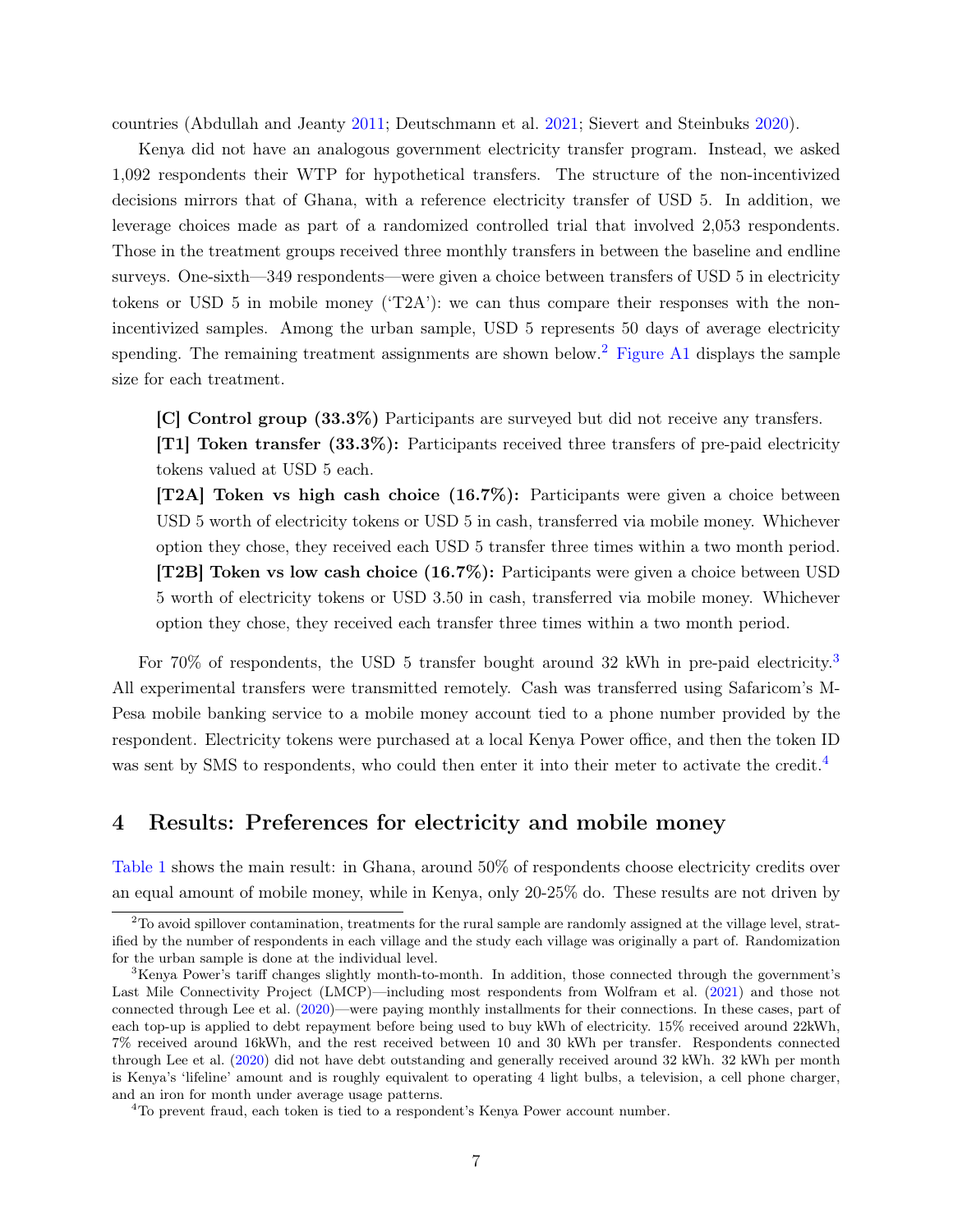<span id="page-7-0"></span>

|                                                    | (1)                  | (2)                  | (3)                  |
|----------------------------------------------------|----------------------|----------------------|----------------------|
| Kenya $(=1)$                                       | $-0.24***$<br>(0.01) | $-0.23***$<br>(0.03) | $-0.12**$<br>(0.06)  |
| Rural $(=1)$                                       |                      | 0.01<br>(0.03)       | $-0.07$<br>(0.06)    |
| Incentivized $(=1)$                                |                      | $-0.18***$<br>(0.03) | $-0.29***$<br>(0.06) |
| Electricity expenditure in the past week (USD 10s) |                      |                      | $0.03**$<br>(0.01)   |
| Observations<br>Control Mean                       | 4610<br>0.49         | 4610<br>0.49         | 4160<br>0.49         |

Table 1: Preference for electricity over cash

The outcome variable is the fraction of respondents who choose electricity when given a choice between a cash transfer and an electricity transfer of equal value. Standard errors in parentheses.

whether the respondent lives in an urban or rural area, nor can they be fully explained by whether the preference was elicited in an incentivized or non-incentivized manner. Controlling for baseline electricity expenditures shrinks the gap, but there remains a sizable and significant difference in preferences between Kenya and Ghana. In Kenya, urban households overwhelmingly prefer mobile money, and are willing to forego on average 40% of value to receive mobile money instead of an electricity transfer. By contrast, in Ghana, respondents are on average willing to forego 4% of value to receive an electricity transfer instead of mobile money.

[Figure 2](#page-8-0) shows the main result graphically, showing take-up of electricity at different implicit prices of electricity (the ratio of the mobile money offer to the electricity transfer offer). In the Kenya experimental sample, when the implicit price of USD 1 of electricity is USD 1 of mobile money, 5% of urban participants take up the electricity transfer (choosing USD 5 in electricity over USD 5 in mobile money). Even when USD 1 of electricity has an implicit price of only USD 0.70 in mobile money, only 18% select electricity. This incentivized preference for cash is only slightly lower among rural respondents [\(Figure A2\)](#page--1-2). For the sub-sample of urban households that were presented with hypothetical choices between electricity and mobile money, 29% chose electricity. In Ghana, on the other hand, almost half of respondents choose electricity at an implicit price of USD  $1<sup>5</sup>$  $1<sup>5</sup>$  $1<sup>5</sup>$ 

Although previous work has shown that hypothetical elicitation of WTP may be upward-biased compared to incentivized elicitation (Loomis [2011\)](#page-16-14), including for demand for electricity connections in Kenya (Lee et al. [2020\)](#page-16-9), differences in WTP elicitation techniques cannot fully explain the measured gap. WTP for electricity for the non-incentivized group is higher than for the incentivized group in urban Kenya, but it remains considerably lower than in urban Ghana. [Table 1](#page-7-0) confirms that respondents in Kenya are much less likely to choose electricity over mobile money than respondents

<span id="page-7-1"></span><sup>&</sup>lt;sup>5</sup>Responses in Ghana are similar across survey rounds and among respondents that had and had not received government electricity relief [\(Figure A3\)](#page--1-3).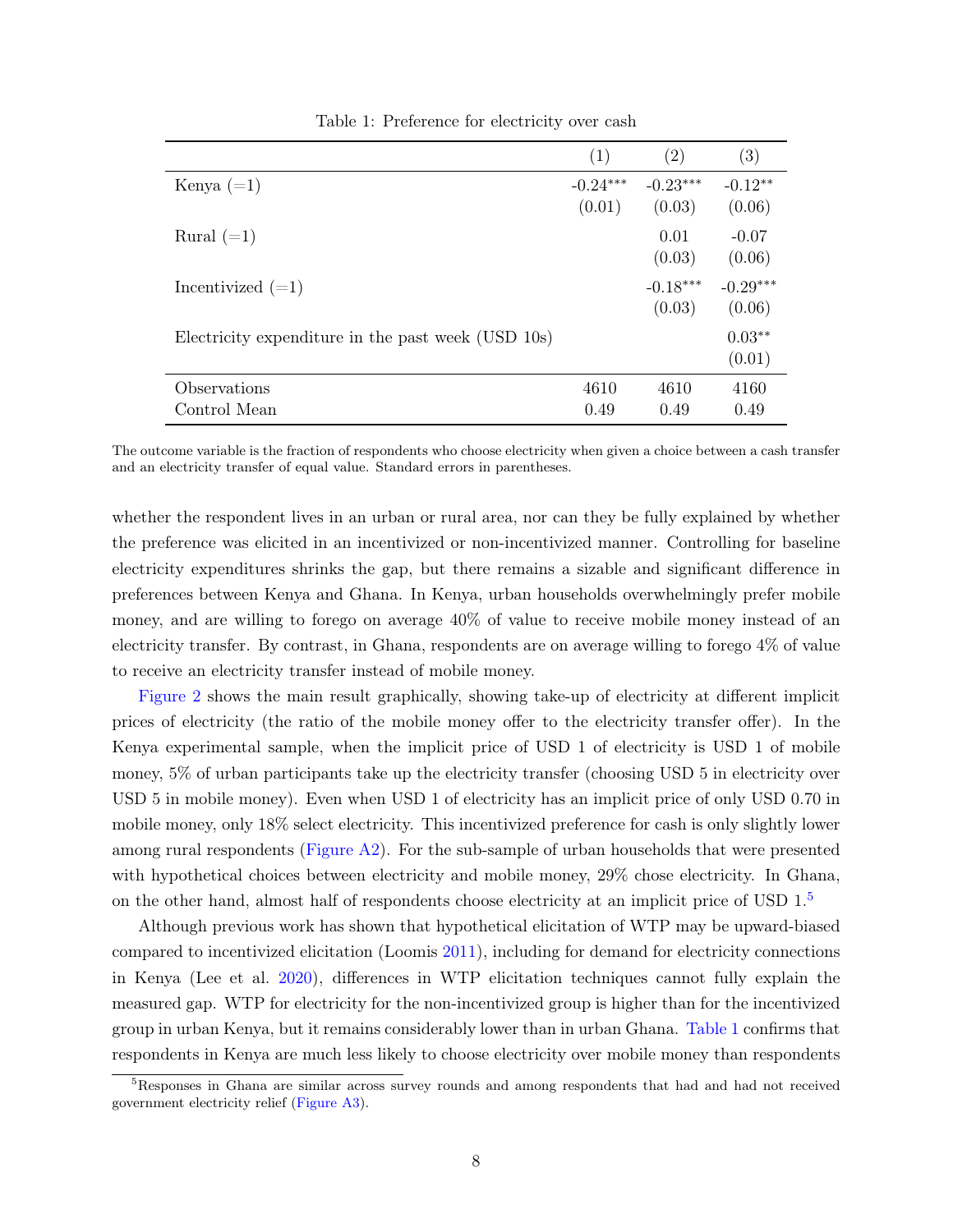<span id="page-8-0"></span>Figure 2: Demand for Electricity Transfers by Context and Incentivization



Demand for USD 1 of electricity expressed in USD of mobile money. The horizontal line represents the point where USD 1 of electricity costs USD 1 in mobile money. The numbers shown indicate the share of respondents who prefer electricity to mobile money in an equal trade-off, by context. Solid lines indicate incentivized elicitation, where transfers that respondents receive depend on their responses. Dashed lines indicate non-incentivized elicitation, where respondents indicate preferences over hypothetical tradeoffs between electricity and cash transfers.

in Ghana even after controlling for whether their response is incentivized.

If the gap in preferences is not driven by WTP elicitation techniques, what contextual differences between Ghana and Kenya might explain it? Prices cannot be driving the greater preference in Ghana for electricity, since electricity is cheaper in Ghana—for a total purchase of USD 5, one kWh costs only USD 0.09 in Ghana but USD 0.1[6](#page-8-1) in Kenya.<sup>6</sup> [Table A3](#page--1-4) compares nationallyrepresentative economic statistics for urban Ghana and urban Kenya from the 2014 Demographic and Health Surveys. Households in Ghana are slightly more likely to be connected to electricity, but this gap has closed recently: by 2019, 94% and 91% of urban households in Ghana and Kenya had access to electricity (World Bank [2019\)](#page-16-4). Most other variables—including radio ownership, mobile phone ownership, bicycle and motorcycle ownership, household size, and education—are very similar across urban Ghana and urban Kenya.[7](#page-8-2)

Although urban Kenya and Ghana are generally similar, there are three potential contextual differences that might drive the preferences gap: differences in electricity expenditure, past experiences with government electricity transfers, and different mobile money infrastructure. First, electricity spending is higher in Ghana. [Table A3](#page--1-4) shows that urban households in Ghana are more likely to own large appliances than those in Kenya, and [Table A1](#page--1-0) and [Table A2](#page--1-1) show that monthly electricity spending is five times as high in Accra, Ghana as in urban Kenya, at USD 15 and USD 3.20

<span id="page-8-1"></span><sup>&</sup>lt;sup>6</sup>Since tariffs are a non-linear function of fixed and variable charges, cost per kWh differs per person. The reported figures are sample average rates for a USD 5 purchase, which buys around 58 kWh in Ghana, but only 32 kWh in Kenya.

<span id="page-8-2"></span><sup>7</sup>Electrification, appliance ownership, and education are uniformly lower in rural areas of Kenya.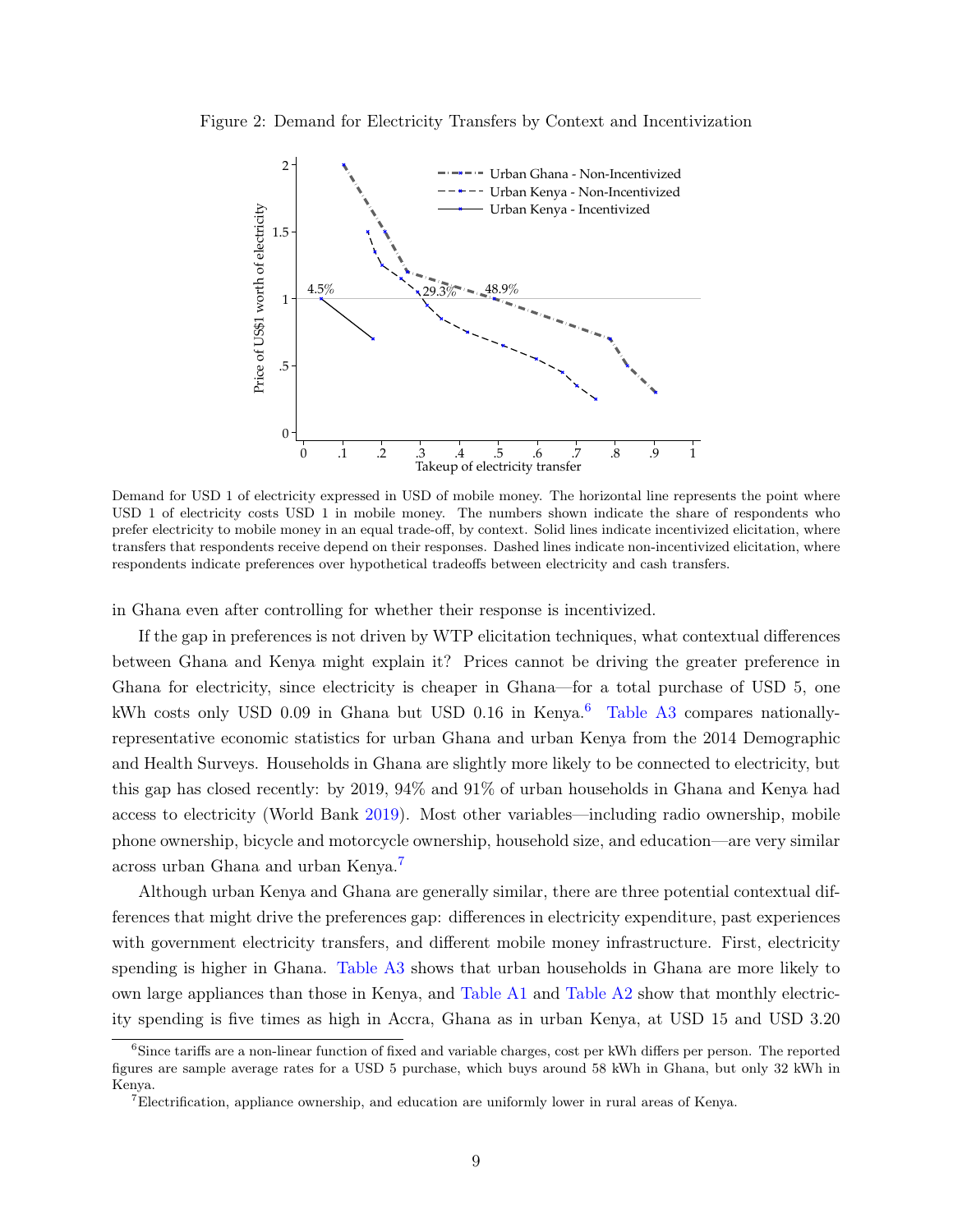per month, respectively. To rule out that Ghanaians prefer electricity to cash simply because they spend more on electricity, [Figure A4](#page--1-5) shows the correlation between preference for mobile money and monthly electricity expenditures for each country. Preferences are relatively constant regardless of electricity expenditure, and, crucially, the difference between Kenya and Ghana holds even when comparing respondents with relatively similar electricity expenditures.

Second, respondents in Ghana might have trusted the implementation of a hypothetical electricity transfer more than a mobile money transfer given their past experience with Ghana's pandemic electricity relief program. However, it does not appear that this is an important channel. Just 6% of those who preferred electricity cited a lack of trust that they would actually receive the mobile money transfer as a reason. Respondents who received at least one government electricity transfer are slightly more likely to opt for electricity, but this difference is less than 5% and only marginally significant at the 10% significance level.

Having ruled out these other explanations, we argue that the difference in mobile money infrastructure is the most likely explanation for the gap in preferences for electricity versus mobile money transfers between Ghana and Kenya. Kenya has a well-developed and widely adopted mobile money system in M-PESA, making mobile money transfers much more attractive than electricity transfers; by contrast, Ghana lags in mobile money adoption, making electricity transfers preferable. In Kenya, 97% of households regularly use a mobile money account (Suri et al. [2021\)](#page-16-2), compared to 39% in Ghana (Bank of Ghana [2019\)](#page-15-7). In Ghana, mobile money has high transaction fees—10% of respondents in Ghana state that they "worry about mobile money charges/costs"—and is not widely accepted by merchants, decreasing its value. By contrast, in Kenya, mobile money can purchase a broad set of goods and services. Differences in mobile money infrastructure also affect transaction costs of electricity purchases. In Ghana, 21% of respondents who preferred electricity state that it "takes too much time/effort to top up," while in Kenya only 10% of respondents report the same. Most Kenyan households can use mobile money to purchase electricity credits through Lipa-na-MPESA, while Ghanaian households must go to an official vendor. Lipa-na-MPESA penetration is lower in rural Kenya, lowering the value of mobile money and its increasing transaction costs, which may explain the gap between urban and rural preferences seen in [Figure A2.](#page--1-2)

The results suggest that the optimal form of government transfers (mobile money or electricity credits) depends on a country's financial transactions infrastructure. However, that landscape is rapidly changing. While mobile money is still less widely used in Ghana than in Kenya, Ghanaians are rapidly adopting mobile money. Between December 2017 and December 2018 the number of active mobile money accounts increased by 17%—from 11 million to 13 million—and the number of mobile money agents more than doubled—from 195,000 to almost 400,000 (Bank of Ghana [2019\)](#page-15-7). If Ghana reaches the high levels of mobile money adoption seen in Kenya, household preferences for electricity versus mobile money may shift, and make mobile money transfers a more desirable way to disburse government aid. The COVID-19 pandemic has accelerated the adoption of mobile money and financial products in many countries (GSM Association [2021\)](#page-16-7), likely hastening this transition.

At the same time, mobile money penetration may remain persistently low in some communities—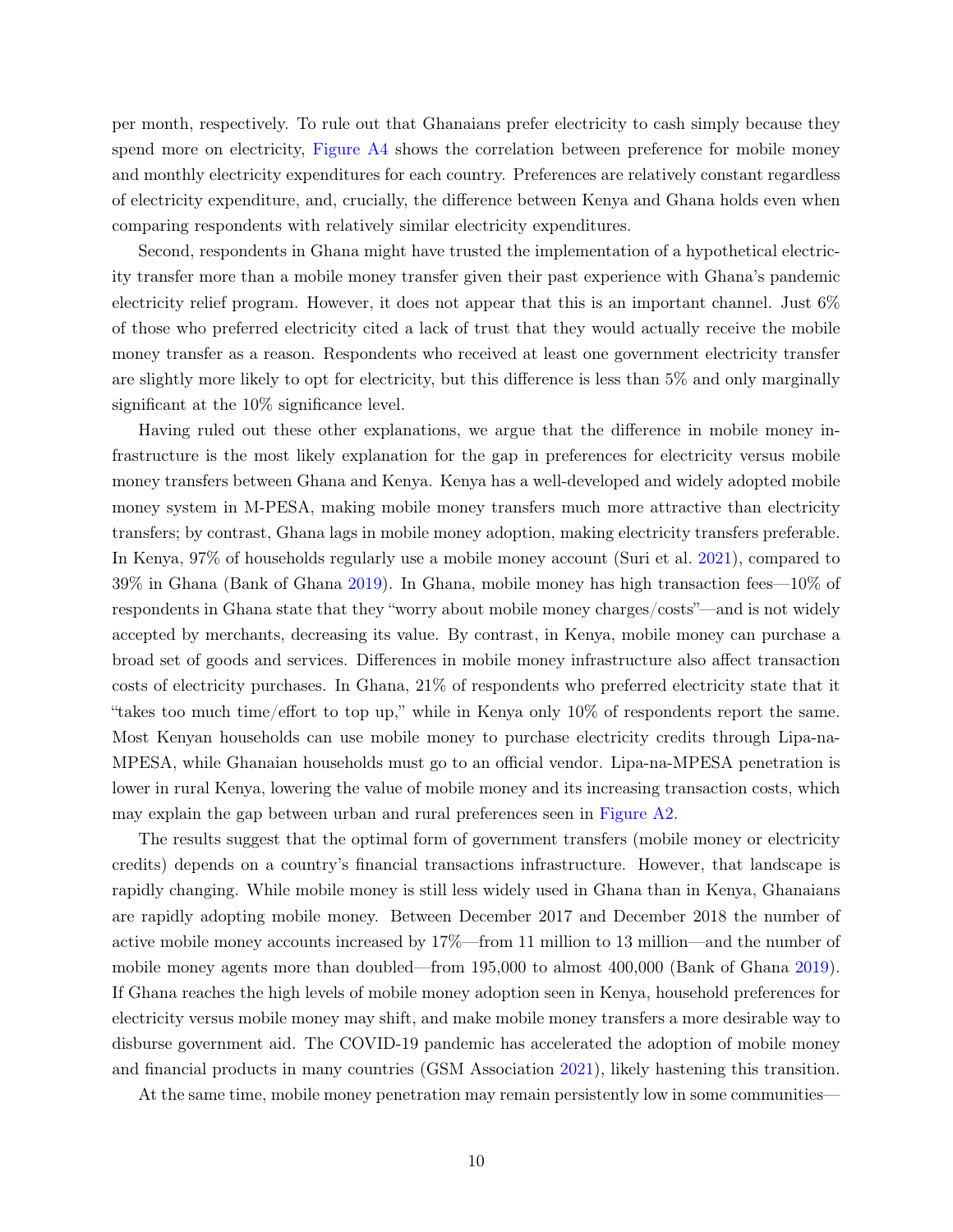including those with low financial literacy, those where intended recipients are too poor or lack the technological know-how to own a cellphone, and the ultra-poor, for whom mobile banking fees can be prohibitive. In these contexts, in-kind transfers may remain preferred.

In addition to contextual factors, differences at the individual level can explain some of the variation in preferences. [Table A4](#page--1-6) explores correlates of preference for electricity over an equal amount of mobile money by context. In Ghana, respondents with many appliance types, and who experienced fewer outage hours in the past month, were also more likely to choose electricity. Appliance ownership—of a refrigerator in particular—is positively associated with a preference for electricity in Kenya as well.

Individuals with sophisticated present-biased consumption preferences may opt to constrain themselves by allocating more resources to electricity credit: pre-paid electricity generally does not expire and can thus be a useful savings device. Among respondents who preferred electricity, 36% in Ghana and 73% in Kenya state that they worry they "will spend the money on something else." At the same time, households facing tighter short-term liquidity constraints—as during an economic crisis—may prefer mobile money. Since electricity credit cannot generally be converted back to cash, large electricity transfers could take months to consume whereas cash may provide these households with much-needed short-term liquidity. Individuals who prefer electricity to cash appear to be those who do not face major liquidity constraints: 62% of respondents in Ghana and 46% of those in Kenya who prefer electricity state that they "would use the money for electricity anyway." For these households, electricity is the marginal expenditure.

## 5 Results: Impact of transfers

To estimate the impacts of electricity transfers, in Kenya we use the randomized treatments to establish causality, and in Ghana we leverage quasi-randomness in government transfer rollout. In both settings, transfer amounts are relatively small, and we generally estimate minimal impacts.

The following equation estimates the effects of each randomly assigned treatment for the Kenya experimental sample:

<span id="page-10-0"></span>
$$
y_{si} = \beta_0 + \beta_1 T_{si}^1 + \beta_2 T_{si}^{2A} + \beta_3 T_{si}^{2B} + X_{si} \Gamma + \varepsilon_{si}
$$
 (1)

where  $y_{si}$  is the outcome of interest for respondent *i* at village *s*,  $T_{si}^1 = 1$  if the respondent is assigned to the direct electricity transfer arm (T1),  $T_{si}^{2A} = 1$  for the USD 5 electricity / USD 5 cash arm (T2A),  $T_{si}^{2B} = 1$  for the USD 5 electricity / USD 3.50 cash arm (T2B), and  $X_{si}$  is a vector of controls, pre-specified in Berkouwer et al. [\(2020\)](#page-15-17).  $\varepsilon_{si}$  are clustered by village for the rural sample but allowed to vary by individual for the urban sample. Panel A of [Table 2](#page-11-0) estimates equation [1](#page-10-0) for the urban sample.<sup>[8](#page-10-1)</sup> Panel B estimates equation [1](#page-10-0) for the rural sample, pooling survey rounds 2

<span id="page-10-1"></span><sup>8</sup>As a newly collected sample recruited over SMS, the urban data lack the same detailed set of outcomes as for the REPP and LMCP samples, so the regressions instead include indicator variables for each of the eight Living Standard Measure (LSM) scores as controls.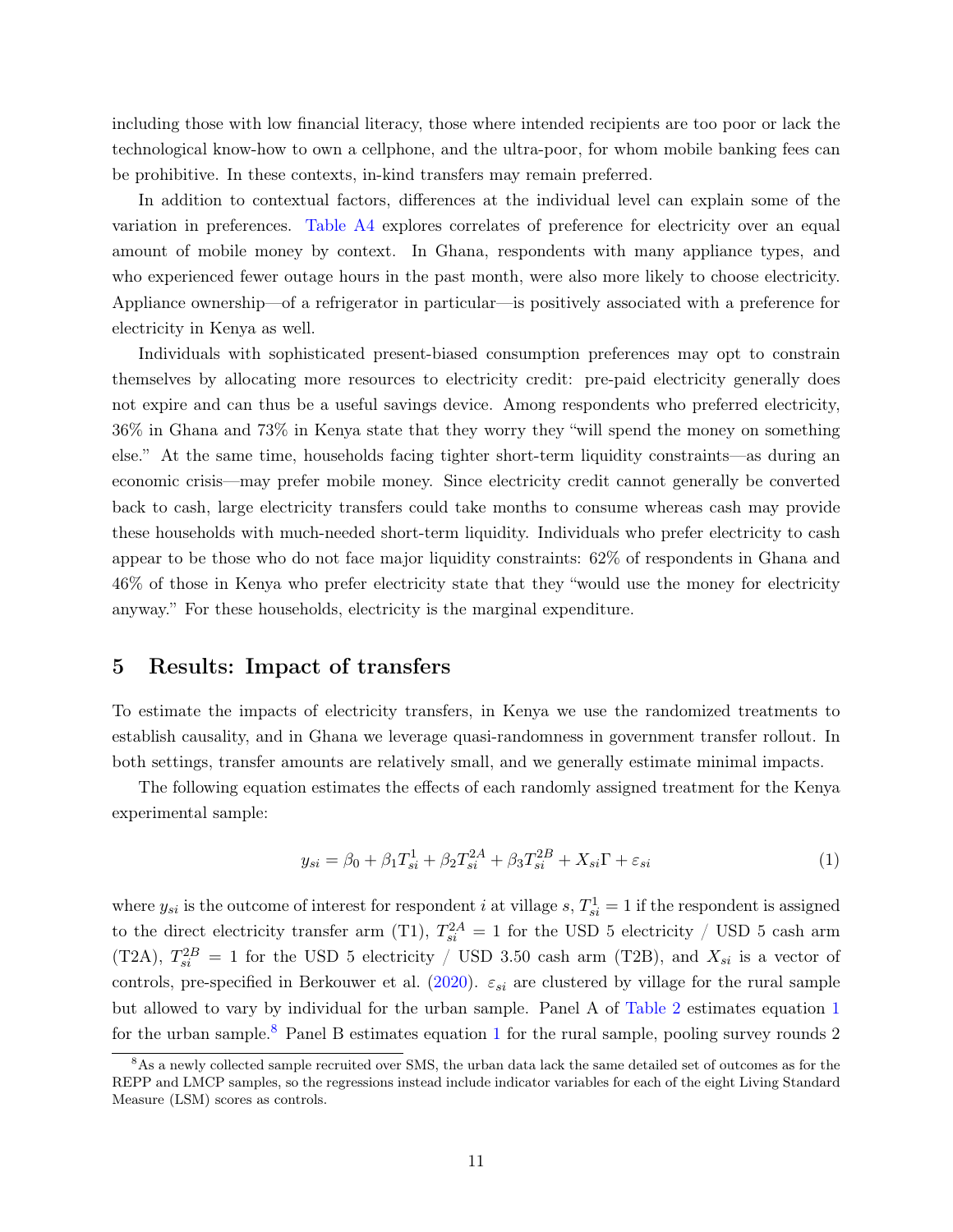| Table 2: Impact of transfers on energy and other consumption, Kenya |  |  |
|---------------------------------------------------------------------|--|--|
|                                                                     |  |  |

<span id="page-11-0"></span>

|                                               |     |              | Token      | $500$ Ksh | 350 Ksh   |
|-----------------------------------------------|-----|--------------|------------|-----------|-----------|
|                                               |     | Control Mean | Treatment  | vs Tokens | vs Tokens |
|                                               | N   | (SD)         | (SE)       | (SE)      | (SE)      |
| Electricity usage since baseline (kWh)        | 651 | 40.88        | $42.73***$ | 3.21      | $9.89*$   |
|                                               |     | (40.06)      | (4.32)     | (4.10)    | (5.20)    |
| Electricity usage since baseline (approx)     | 651 | 3.74         | $3.91***$  | 0.29      | $0.91*$   |
| value in USD)                                 |     | (3.67)       | (0.40)     | (0.38)    | (0.48)    |
| Prepaid electricity expenditure in the past 2 | 897 | 1.39         | $-0.58***$ | 0.26      | 0.17      |
| weeks in USD                                  |     | (1.92)       | (0.14)     | (0.18)    | (0.18)    |
| Meter balance (kWh)                           | 690 | 10.03        | $15.48***$ | -1.43     | $3.96**$  |
|                                               |     | (13.86)      | (1.69)     | (1.20)    | (1.84)    |
| Energy spending in the past 7 days in USD     | 894 | 0.72         | 0.17       | 0.10      | 0.12      |
| (excl. electricity)                           |     | (1.66)       | (0.14)     | (0.17)    | (0.16)    |
| Energy spending in the past 7 days in USD     | 891 | 0.17         | $-0.03$    | 0.05      | $-0.01$   |
| (excl. electricity and charcoal)              |     | (0.54)       | (0.04)     | (0.06)    | (0.04)    |
| Non-energy spending in the past 7 days in USD | 887 | 32.89        | $-1.09$    | $-3.00$   | $-0.69$   |
|                                               |     | (25.66)      | (2.01)     | (2.38)    | (2.39)    |
| Dissaving (pc) in the past 14 days in USD     | 908 | 7.17         | 2.09       | 3.51      | $-0.06$   |
|                                               |     | (38.69)      | (2.73)     | (5.73)    | (2.60)    |
| Total consumption in the past 7 days in USD   | 887 | 34.32        | $-0.94$    | $-2.51$   | $-0.30$   |
|                                               |     | (26.35)      | (2.08)     | (2.46)    | (2.44)    |

Panel A: Urban Sample

| Panel B: Rural Sample                              |      |              |            |            |           |  |
|----------------------------------------------------|------|--------------|------------|------------|-----------|--|
|                                                    |      |              | Token      | $500$ Ksh  | 350 Ksh   |  |
|                                                    |      | Control Mean | Treatment  | vs Tokens  | vs Tokens |  |
|                                                    | N    | (SD)         | (SE)       | (SE)       | (SE)      |  |
| Electricity usage since baseline (kWh)             | 1305 | 47.47        | $28.81***$ | $18.08***$ | 6.10      |  |
|                                                    |      | (46.29)      | (3.62)     | (5.63)     | (4.60)    |  |
| Electricity usage since baseline (approx           | 1305 | 4.35         | $2.64***$  | $1.66***$  | 0.56      |  |
| value in USD)                                      |      | (4.24)       | (0.33)     | (0.52)     | (0.42)    |  |
| Prepaid electricity expenditure in the past 2      | 1803 | 1.05         | $-0.41***$ | 0.06       | $-0.25**$ |  |
| weeks in USD                                       |      | (1.49)       | (0.09)     | (0.13)     | (0.11)    |  |
| Meter balance (kWh)                                | 1413 | 11.64        | $12.95***$ | 1.19       | $7.73***$ |  |
|                                                    |      | (20.88)      | (1.56)     | (1.84)     | (2.11)    |  |
| Energy spending in the past 7 days in USD          | 1814 | 0.66         | $0.31**$   | $-0.21*$   | 0.14      |  |
| (excl. electricity)                                |      | (1.64)       | (0.12)     | (0.12)     | (0.17)    |  |
| Energy spending in the past 7 days in USD          | 1812 | 0.48         | 0.02       | $-0.03$    | $-0.02$   |  |
| (excl. electricity and charcoal)                   |      | (1.27)       | (0.08)     | (0.11)     | (0.10)    |  |
| Non-energy spending in the past 7 days in USD 1847 |      | 24.43        | $3.49**$   | 0.29       | 0.99      |  |
|                                                    |      | (23.04)      | (1.63)     | (1.78)     | (2.04)    |  |
| Dissaving (pc) in the past 14 days in USD          | 1850 | 1.86         | $-1.50$    | $-3.09*$   | $-2.35*$  |  |
|                                                    |      | (24.14)      | (1.22)     | (1.74)     | (1.39)    |  |
| Total consumption in the past 7 days in USD        | 1847 | 25.54        | $3.73**$   | 0.07       | 1.04      |  |
|                                                    |      | (23.82)      | (1.71)     | (1.84)     | (2.13)    |  |

Estimates of [Equation 1](#page-10-0) for energy and consumption outcomes in Kenya. From left to right, the columns show the number of observations, the control mean, and the treatment effects of T1, T2A, and T2B (all relative to control). Regressions include baseline controls for sex, education, banking status, and housing quality (from Lee et al. [\(2020\)](#page-16-9) or Wolfram et al. [\(2021\)](#page-16-12)); and the Covid-19 survey baseline value for each outcome. FDR q-values for all coefficients are statistically insignificant at  $\alpha = 0.10$ , except for electricity usage for T1 (FDR q-value = 0.00). Electricity usage since baseline (kWh) is the sum of (1) the difference between baseline and endline meter balance, (2) household top-ups since baseline, (3) kWh received through treatment (if any).

and 3 to increase statistical power.

In Ghana we leverage quasi-random variation in respondent receipt of the government's pandemic electricity relief program to estimate these effects. Berkouwer et al. [\(2021\)](#page-15-12) describes the variation in whether and when households received government electricity relief in more detail. We analyze impacts of government transfer receipt using the following household fixed effects specification:

<span id="page-11-1"></span>
$$
y_{it} = \beta_0 + \beta_1 T_{it}^{30} + \beta_2 T_{it}^{pre-30} + \mu_i + \tau_t + \varepsilon_{it}
$$
 (2)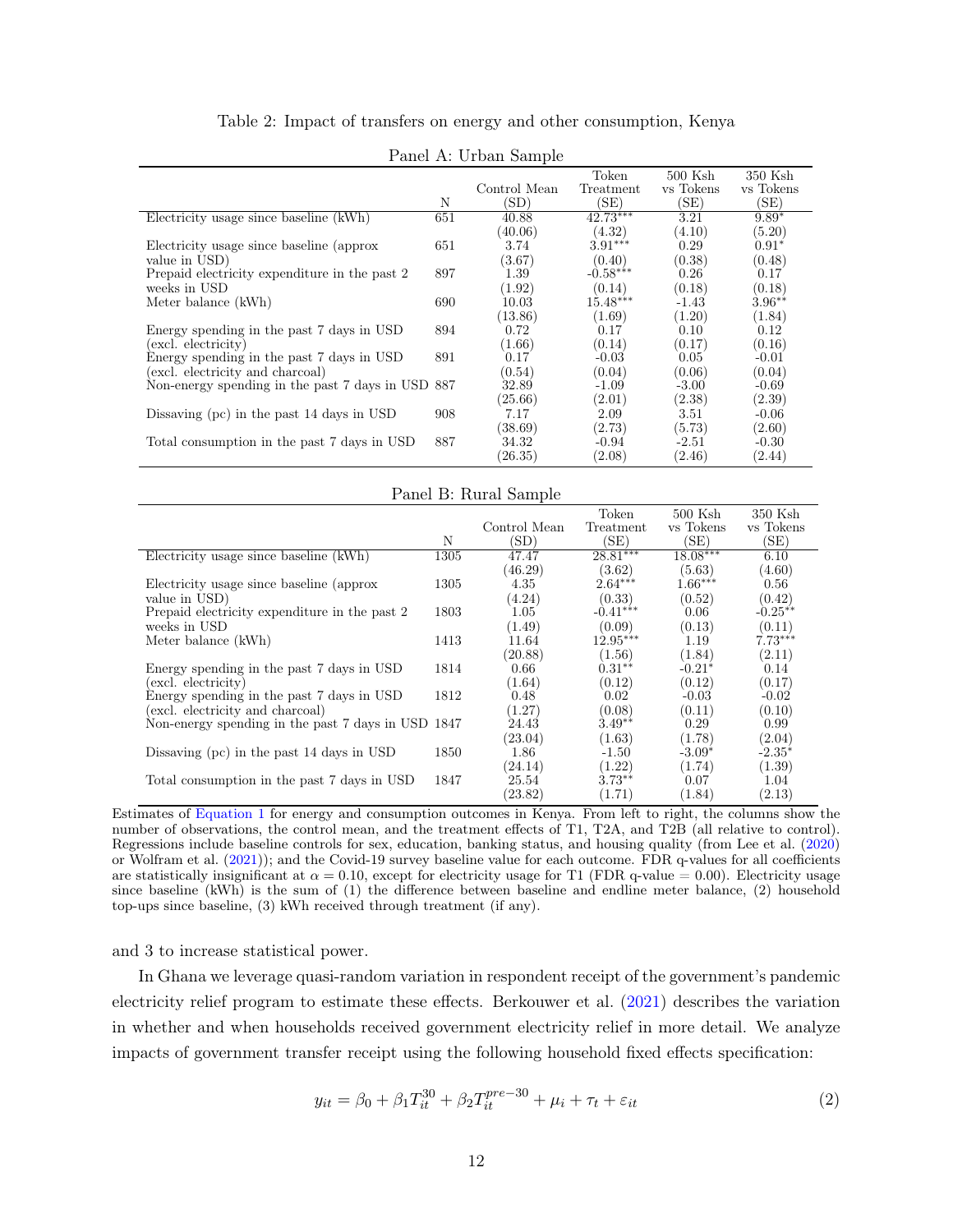<span id="page-12-0"></span>

|                                                   |      | Control Mean | Relief in<br>last 30 days | Relief before<br>last 30 days |
|---------------------------------------------------|------|--------------|---------------------------|-------------------------------|
|                                                   | N    | (SD)         | (SE)                      | (SE)                          |
| Electricity spending in past month (USD)          | 2312 | 15.20        | $-1.49*$                  | $-1.32$                       |
|                                                   |      | (13.49)      | (0.83)                    | (0.98)                        |
| Current balance on prepaid meter (USD)            | 759  | 5.05         | 0.23                      | 0.01                          |
|                                                   |      | (7.01)       | (0.88)                    | (1.15)                        |
| Pre-paid topups in last 30 days                   | 2000 | 1.90         | $-0.19*$                  | $-0.10$                       |
|                                                   |      | (1.40)       | (0.11)                    | (0.13)                        |
| Average topup amount in last 30 days (USD)        | 2004 | 10.21        | $-0.13$                   | $-0.41$                       |
|                                                   |      | (9.56)       | (0.57)                    | (0.71)                        |
| Total consumption in the past 7 days (USD)        | 2349 | 113.27       | 0.18                      | $-0.63$                       |
|                                                   |      | (110.53)     | (6.92)                    | (8.41)                        |
| Energy spending (excl. electricity) in the        | 2325 | 4.39         | 0.09                      | 0.13                          |
| past 7 days (USD)                                 |      | (6.37)       | (0.52)                    | (0.58)                        |
| Food spending in the past 7 days (USD)            | 2329 | 32.63        | 0.44                      | 1.82                          |
|                                                   |      | (25.97)      | (1.69)                    | (1.84)                        |
| Worried about having enough food in past 7        | 2350 | 0.22         | $-0.04$                   | $-0.04$                       |
| days $(=1)$                                       |      | (0.41)       | (0.03)                    | (0.03)                        |
| Number of days in past 7 that adults skipped 2348 |      | 0.86         | $-0.13$                   | 0.02                          |
| meals                                             |      | (1.88)       | (0.12)                    | (0.13)                        |

Table 3: Government relief and energy and other consumption, Ghana

Estimates of [Equation 2](#page-11-1) for energy and consumption outcomes in Ghana. From left to right, the columns show the number of observations, the control mean, and the effects of receiving government electricity relief in the last 30 days and of previously receiving relief but not in the last 30 days (relative to never receiving relief). Timing of transfer receipt is not randomly assigned, so these estimates should be interpreted as suggestive correlations. Regressions include household and week fixed effects, and we cluster SEs at the household level. FDR q-values for all coefficients are statistically insignificant at the  $\alpha = 0.10$  level.

where  $y_{it}$  is the outcome of interest for respondent i at time t,  $T_{it}^{30} = 1$  if the respondent received government relief in the last 30 days,  $T_{it}^{pre-30} = 1$  if the respondent previously received government relief but not in the last 30 days,  $\mu_i$  is a household fixed effect, and  $\tau_t$  is a week of year fixed effect. Standard errors are clustered at the household level. The coefficient on  $T_{it}^{30} = 1$  can be interpreted as the effect of receiving relief relative to never receiving any government electricity transfers. Transfer receipt in this sample is plausibly quasi-random: we do not find any evidence that baseline socioeconomic characteristics predict receipt, and by including household fixed effects we rule out inter-household selection bias. However, since the timing of transfer receipt is not randomly assigned, these results should be interpreted as suggestive. [Table 3](#page-12-0) presents the results.

While we use different methods for estimating impacts, we find limited impacts of the transfers on socioeconomic outcomes in Kenya and Ghana. Electricity transfers increased electricity usage despite decreased electricity spending in both contexts, which suggests electricity transfers also free up some resources for other uses. The frequency of electricity top-ups also falls in Ghana, indicating lower transaction costs for transfer recipients. Households in rural Kenya that receive electricity transfers significantly increase their total spending in the last 7 days.

In Kenya, electricity transfers increased electricity usage by 29 kWh (worth roughly USD 3) for the rural sample and 43 kWh for the urban sample. These effects are large: relative to the control group, treated households increased electricity usage by 62% in the rural sample and 105% in the urban sample. Transfers also led to higher electricity meter balances at endline for both groups, and to decreases in recent electricity spending. Recipients thus appear to be storing some portion of their transfers, in addition to increasing their consumption.

On the other hand, the T2A treatment arm had no effect on electricity usage among urban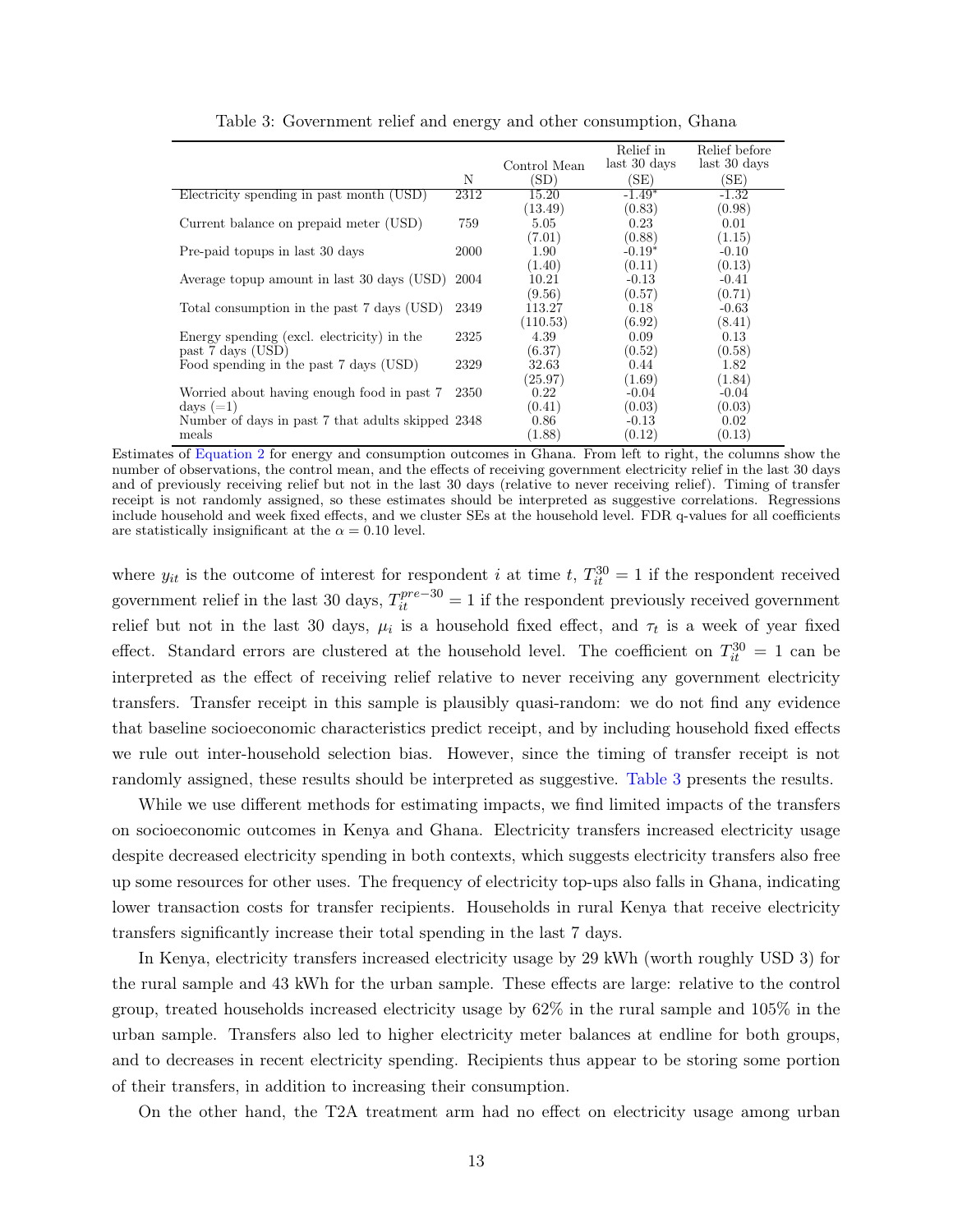respondents—95% of whom chose mobile money. Given that electricity is storable and transaction costs for using mobile money to purchase electricity tokens are low, there is no reason ex ante for the electricity transfers in T1 to generate larger increases in electricity usage. Instead, mental accounting, or increased attention to electricity usage due to the treatment, might account for increased electricity consumption among T1. The T2B treatment arm—when the offered mobile money amount is less than the offered electricity transfer—does increase electricity usage, consistent with more respondents choosing electricity in this treatment.

In Ghana, electricity expenditure falls by USD 1.50 in the last 30 days for respondents that received electricity relief in that time period. This is driven by households receiving electricity relief topping up their electricity credit significantly less frequently; average top-up size does not fall. Electricity transfers thus allow households to avoid transaction costs associated with topping up electricity. Pre-paid meter balance at the time of the survey increases, but unlike in Kenya this is not significant—households appear to be largely consuming rather than storing their transfers. This indicates that monthly relief transfers were generally inframarginal to optimal monthly household electricity consumption, which accords with the transfer program design. The reduction in monthly expenditure is less than the mean amount received in the last 30 days among recipients (10 USD). Together with the non-significant increase in meter balance, this suggests recipients increase electricity consumption relative to non-recipients, with over 75% of the transfer going to increased consumption.

Other than electricity use, electricity transfers had minimal impacts on other outcomes such as non-energy spending and food security in both Kenya and Ghana. [Table A5](#page--1-4) reports results for additional socio-economic outcomes in Kenya.

In Kenya, we also analyze the treatment impacts when respondents chose between electricity and cash. Since most chose cash, impacts of those treatments can be interpreted as closer to the impact of cash transfers. While the electricity transfer has a significant impact on electricity usage but no other outcomes, the cash transfers have no to little impact on any of the measured outcomes. Given the existing literature finding large positive effects of cash transfers (Haushofer and Shapiro [2016;](#page-16-15) Handa et al. [2018\)](#page-16-16), the lack of detectable impacts may be the result of limited statistical power, especially considering the modest transfer size. We therefore interpret these results cautiously.

# 6 Conclusion

How does a country's financial infrastructure affect the optimal government response to an economic crisis? We run preference elicitation surveys in urban Kenya and Ghana where respondents choose between electricity credit and a varying amount of mobile money. These two contexts—urban settings in Sub-Saharan Africa with high rates of electricity connectivity, cell phone ownership, and education—are comparable along most observable characteristics, yet we find strikingly different results. In urban Kenya, 95% of respondents prefer mobile money to the same amount in electricity credit, with most choosing cash even when offered prepaid electricity tokens worth 40% more. In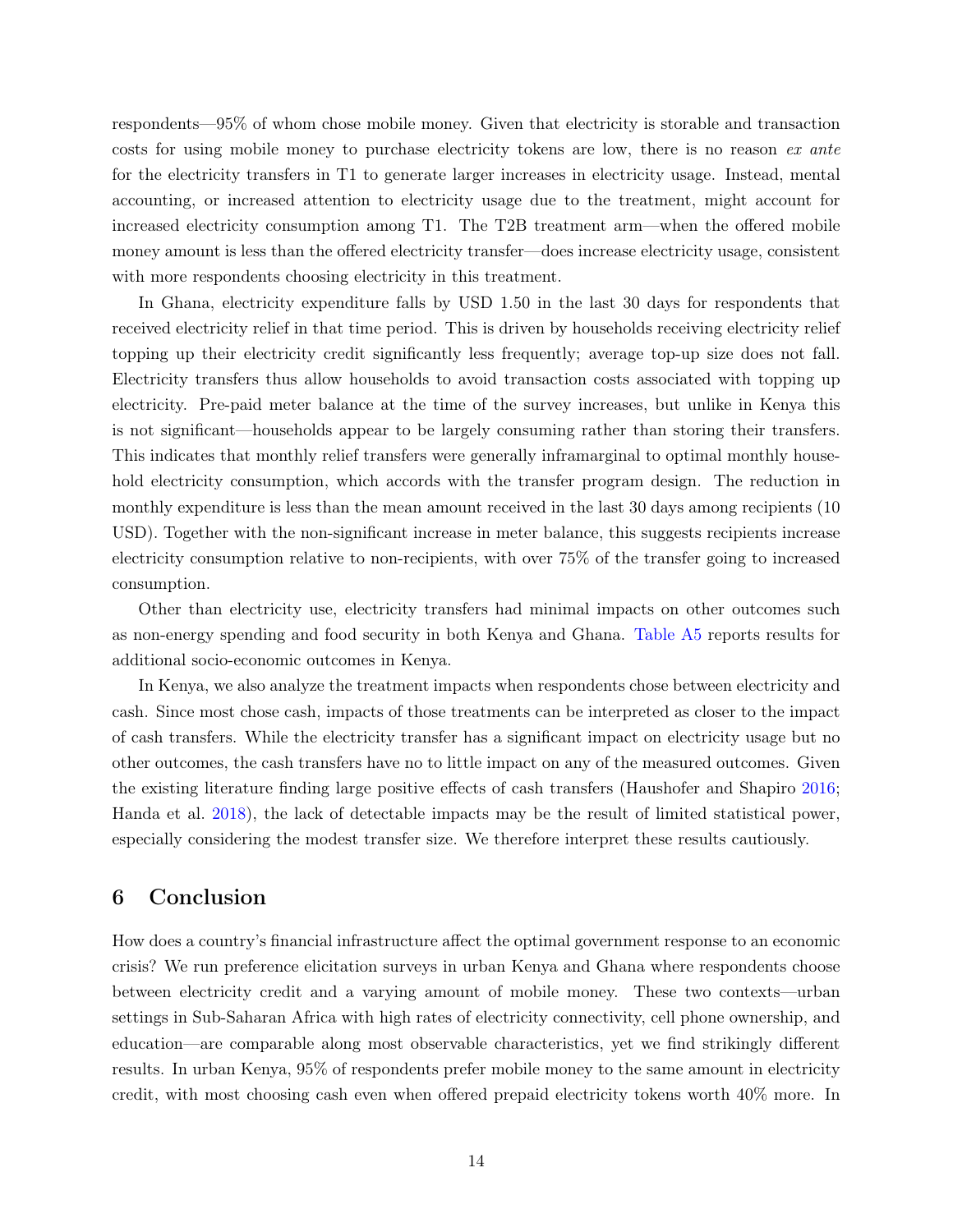urban Ghana, on the other hand, nearly half of respondents prefer electricity, and many respondents are willing to forego significant value to receive electricity rather than mobile money.

These differences likely stem from Kenya's advances in mobile money infrastructure. Mobile money is almost ubiquitous in Kenya and is well-integrated with Kenya Power's payment system, increasing its value and reducing the transaction costs of buying electricity. By contrast, in Ghana mobile money is less common, limiting its value, and direct electricity transfers allow recipients to avoid the transaction costs associated with buying prepaid electricity credit.

For governments, mobile money infrastructure provides a channel to transfer funds cheaply and quickly. It may also alleviate financial pressures that electricity subsidies impose on utilities. In theory the mode of transfer should not affect the fiscal source of funding, but in practice, the cost of electricity transfers is often borne by utilities, whereas cash transfer programs are often paid for by other government agencies. This is an important concern. Electric utilities in 37 out of 39 Sub-Saharan African countries are currently operating at a cost that exceeds the revenue recovered through existing tariffs (Kojima and Trimble [2016\)](#page-16-17). In contexts where utilities are majority government-owned, they may receive a mandate of providing subsidized electricity without financial compensation for the additional cost this would incur. This added social responsibility may increase financial strain on a utility's ability to provide reliable electricity. Fiscal and financial responsibilities will vary by context and may also affect optimal policy.

Together, these results demonstrate that financial infrastructure affects the efficiency of government aid disbursement and a social planner's optimal policy choice. In contexts with rapid mobile money adoption, cash transfers will likely become a cheaper and more effective channel of disbursing government aid, as shown by the expansion of social assistance in some African settings during the pandemic (Gentilini et al. [2021a;](#page-15-0) GSM Association [2021\)](#page-16-7). However, in contexts with limited mobile money adoption but a more developed utility infrastructure, in-kind transfers may continue to be preferred. Governments responding to economic crises, including the ongoing COVID-19 pandemic, should adapt policies to reflect the level of mobile money adoption and its integration with payment systems.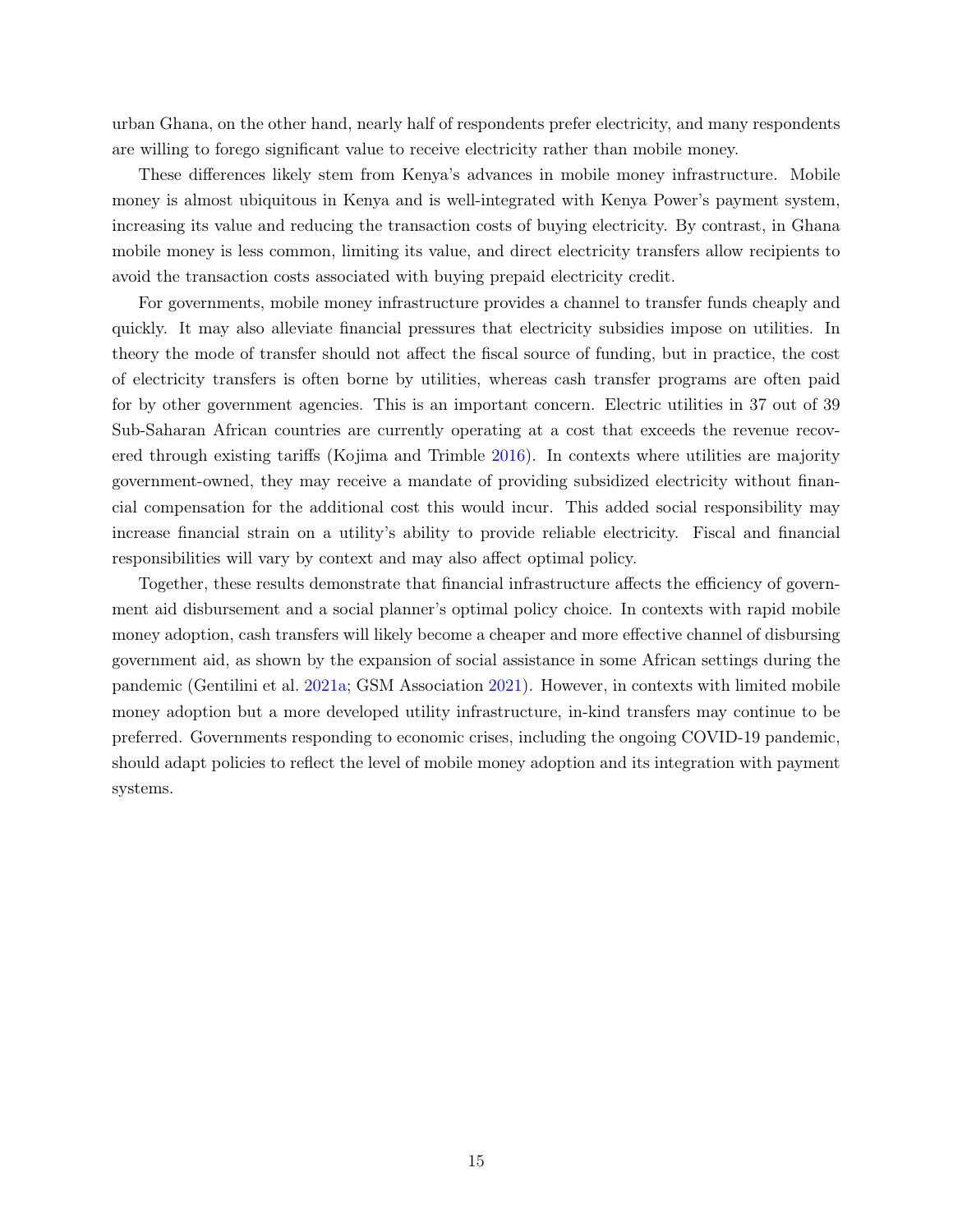## References

- <span id="page-15-15"></span>Abdullah, Sabah, and P Wilner Jeanty. 2011. "Willingness to pay for renewable energy: Evidence from a contingent valuation survey in Kenya". Renewable and sustainable energy reviews 15 (6): 2974–2983.
- <span id="page-15-14"></span>Alberini, Anna, and Joseph Cooper. 2000. Applications of the contingent valuation method in developing countries: A survey. Vol. 146. Food & Agriculture Org.
- <span id="page-15-2"></span>Banerjee, Abhijit, Michael Faye, Alan Krueger, Paul Niehaus, and Tavneet Suri. 2020. Effects of a Universal Basic Income during the pandemic. Tech. rep. UC San Diego.
- <span id="page-15-7"></span>Bank of Ghana. 2019. Payment System Statistics. https://www.bog.gov.gh/wp-content/ [uploads/2019/10/Payment-Systems-Statistics-First-Half-2019-Table.pdf](https://www.bog.gov.gh/wp-content/uploads/2019/10/Payment-Systems-Statistics-First-Half-2019-Table.pdf).
- <span id="page-15-12"></span>Berkouwer, Susanna, Pierre Biscaye, Steven Puller, and Catherine Wolfram. 2021. "Electricity transfers in practice: Evidence from COVID-19 relief in Ghana". Working paper.
- <span id="page-15-17"></span>Berkouwer, Susanna, Kenneth Lee, Oliver Kim, Eric Hsu, Catherine Wolfram, and Edward Miguel. 2020. "Resilience to economic shocks through continued electricity access in Kenya". ID: AEARCTR-0005941, AEA RCT Registry.
- <span id="page-15-3"></span>Bruce, Neil, and Michael Waldman. 1991. "Transfers in Kind: Why They Can be Efficient and Nonpaternalistic". American Economic Review 81 (5).
- <span id="page-15-8"></span>Burlig, Fiona, and Louis Preonas. 2016. "Out of the Darkness and Into the Light? Development Effects of Rural Electrification in India". Energy Institute at Haas Working Paper, no. 268.
- <span id="page-15-9"></span>Central Bank of Kenya. 2019. 2019 FinAcess Household Survey. [https://www.centralbank.go.ke/](https://www.centralbank.go.ke/uploads/financial_inclusion/2050404730_FinAccess%202019%20Household%20Survey-%20Jun.%2014%20Version.pdf) [uploads/financial\\_inclusion/2050404730\\_FinAccess%202019%20Household%20Survey-](https://www.centralbank.go.ke/uploads/financial_inclusion/2050404730_FinAccess%202019%20Household%20Survey-%20Jun.%2014%20Version.pdf) [%20Jun.%2014%20Version.pdf](https://www.centralbank.go.ke/uploads/financial_inclusion/2050404730_FinAccess%202019%20Household%20Survey-%20Jun.%2014%20Version.pdf).
- <span id="page-15-5"></span>Cunha, Jesse M. 2014. "Testing Paternalism: Cash versus In-Kind Transfers". American Economic Journal: Applied Economics 6, no. 2 (): 195–230.
- <span id="page-15-4"></span>Currie, Janet, and Firouz Gahvari. 2008. "Transfers in Cash and In-Kind: Theory Meets the Data". Journal of Economic Literature 46, no. 2 (): 333–83.
- <span id="page-15-13"></span>Dadzie, Christabel Ewuradjoa, and Dhushyanth Raju. 2020. Economic relief through social safety nets during the COVID-19 crisis: the case of Ghana. https://blogs.worldbank.org/ [nasikiliza/economic-relief-through-social-safety-nets-during-covid-19-crisis](https://blogs.worldbank.org/nasikiliza/economic-relief-through-social-safety-nets-during-covid-19-crisis-case-ghana)[case-ghana](https://blogs.worldbank.org/nasikiliza/economic-relief-through-social-safety-nets-during-covid-19-crisis-case-ghana).
- <span id="page-15-10"></span>Demirguc-Kunt, Asli, Leora Klapper, Dorothe Singer, Saniya Ansar, and Jake Hess. 2018. The Global Findex Database 2017: Measuring Financial Inclusion and the Fintech Revolution. The World Bank Group.
- <span id="page-15-16"></span>Deutschmann, Joshua W, Agnieszka Postepska, and Leopold Sarr. 2021. "Measuring willingness to pay for reliable electricity: Evidence from Senegal". World Development 138:105209.
- <span id="page-15-11"></span>ECG. 2020. Coronavirus: 'Free' electricity will start May 1 – ECG Boss. [http://www.ecggh.com/](http://www.ecggh.com/index.php/pages/news-events/coronavirus-free-electricity-will-start-may-1-ecg-boss) [index.php/pages/news-events/coronavirus-free-electricity-will-start-may-1-ecg](http://www.ecggh.com/index.php/pages/news-events/coronavirus-free-electricity-will-start-may-1-ecg-boss)[boss](http://www.ecggh.com/index.php/pages/news-events/coronavirus-free-electricity-will-start-may-1-ecg-boss).
- <span id="page-15-1"></span>Egger, Dennis, et al. 2021. "Falling living standards during the COVID-19 crisis: Quantitative evidence from nine developing countries". *Science Advances* 7 (6).
- <span id="page-15-6"></span>Gadenne, Lucie, Samuel Norris, Monica Singhal, and Sandip Sukhtankar. 2021. In-Kind Transfers as Insurance. Tech. rep. NBER Working Paper #28507. National Bureau of Economic Research.
- <span id="page-15-0"></span>Gentilini, Ugo, Mohamed Almenfi, Pamela Dale, A. V. Lopez, I. Mujica, R. Quintana, and U. Zafar. 2021a. "Social Protection and Jobs Responses to COVID-19: A Real-Time Review of Country Measures". [https://documents1.worldbank.org/curated/en/281531621024684216/](https://documents1.worldbank.org/curated/en/281531621024684216/pdf/Social-Protection-and-Jobs-Responses-to-COVID-19-A-Real-Time-Review-of-Country-Measures-May-14-2021.pdf) [pdf/Social- Protection- and- Jobs- Responses- to- COVID- 19- A- Real- Time- Review- of-](https://documents1.worldbank.org/curated/en/281531621024684216/pdf/Social-Protection-and-Jobs-Responses-to-COVID-19-A-Real-Time-Review-of-Country-Measures-May-14-2021.pdf)[Country-Measures-May-14-2021.pdf](https://documents1.worldbank.org/curated/en/281531621024684216/pdf/Social-Protection-and-Jobs-Responses-to-COVID-19-A-Real-Time-Review-of-Country-Measures-May-14-2021.pdf).